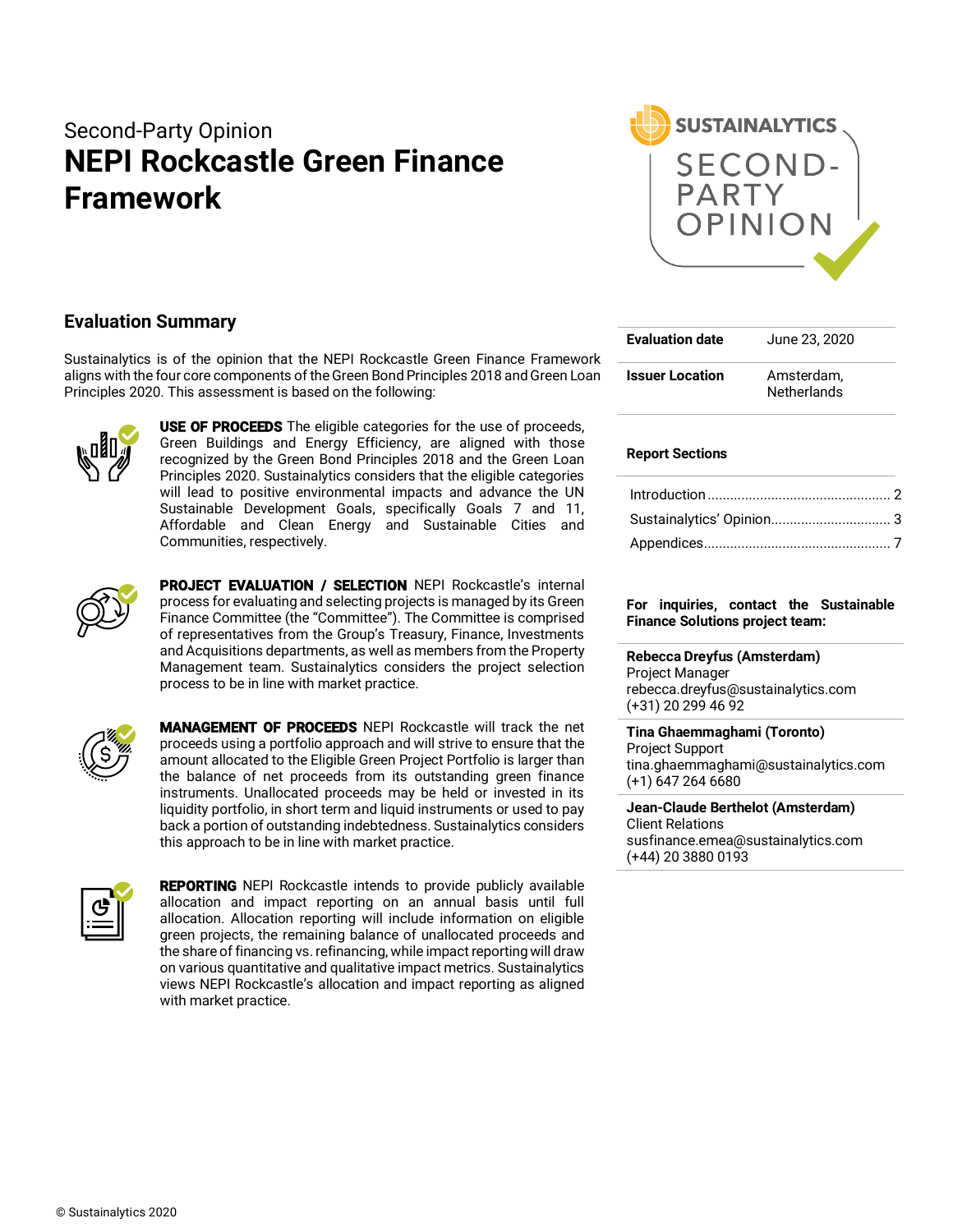

# **Introduction**

NEPI Rockcastle ("NEPI-R", or the "Group") is a commercial property firm headquartered in Douglas, Isle of Man. With an investment portfolio of EUR 6.3 billion as of December 31<sup>st</sup> 2019, the Group owns and operates 53 retail properties in nine countries across Central and Eastern Europe (excluding joint ventures).

NEPI-R has developed the NEPI Rockcastle Green Finance Framework (the "Framework") under which it intends to issue green bonds, green loans and other green debt or hybrid financing instruments ("green finance instruments") and use the proceeds to finance and/or refinance existing and/or future projects that aim to reduce the carbon footprint and energy consumption associated with NEPI Rockcastle properties. The Framework defines eligibility criteria in two areas:

- 1. Green Buildings
- 2. Energy Efficiency

NEPI-R engaged Sustainalytics to review the NEPI Rockcastle Green Finance Framework, dated June 2020, and provide a Second-Party Opinion on the Framework's environmental credentials and its alignment with the Green Bond Principles 2018 (GBP)<sup>1</sup> and the Green Loan Principles 2020 (GLP).<sup>2</sup> This Framework will be published in a separate document. $^3$ 

### **Scope of work and limitations of Sustainalytics Second-Party Opinion**

Sustainalytics' Second-Party Opinion reflects Sustainalytics independent<sup>4</sup> opinion on the alignment of the reviewed Framework with the current market standards and the extent to which the eligible categories are credible and impactful.

As part of the Second-Party Opinion, Sustainalytics assessed the following:

- The Framework's alignment with the Green Bond Principles 2018, as administered by ICMA, and the Green Loan Principles 2020, as administered by LMA;
- The credibility and anticipated positive impacts of the use of proceeds;
- The alignment of the issuer's sustainability strategy and performance and sustainability risk management in relation to the use of proceeds.

For the use of proceeds assessment, Sustainalytics relied on its internal taxonomy, version 1.4.1, which is informed by market practice and Sustainalytics' expertise as an ESG research provider.

As part of this engagement, Sustainalytics held conversations with various members of NEPI-R's management team to understand the sustainability impact of their business processes and planned use of proceeds, as well as management of proceeds and reporting aspects of the Framework. NEPI-R representatives have confirmed (1) they understand it is the sole responsibility of NEPI-R to ensure that the information provided is complete, accurate or up to date; (2) that they have provided Sustainalytics with all relevant information and (3) that any provided material information has been duly disclosed in a timely manner. Sustainalytics also reviewed relevant public documents and non-public information.

This document contains Sustainalytics' opinion of the Framework and should be read in conjunction with that Framework.

Any update of the present Second-Party Opinion will be conducted according to the agreed engagement conditions between Sustainalytics and NEPI-R.

Sustainalytics' Second-Party Opinion, while reflecting on the alignment of the Framework with market standards, is no guarantee of alignment nor warrants any alignment with future versions of relevant market standards. Furthermore, Sustainalytics' Second-Party Opinion addresses the anticipated impacts of eligible projects expected to be financed with bond proceeds but does not measure the actual impact. The

<sup>&</sup>lt;sup>1</sup> The Green Bond Principles are administered by the International Capital Market Association and are available at https://www.icmagroup.org/greensocial-and-sustainability-bonds/green-bond-principles-gbp/.

 $^2$  The Green Loan Principles are administered by the Loan Market Association and are available at

https://www.lma.eu.com/application/files/1815/8866/8537/Green\_Loan\_Principles\_V03.pdf

The NEPI Rockcastle Green Finance Framework is available on NEPI Rockcastle 's website at: www.nepirockcastle.com (sections dedicated to Sustainability and Financing Activities).

 $^4$  When operating multiple lines of business that serve a variety of client types, objective research is a cornerstone of Sustainalytics and ensuring analyst independence is paramount to producing objective, actionable research. Sustainalytics has therefore put in place a robust conflict management framework that specifically addresses the need for analyst independence, consistency of process, structural separation of commercial and research (and engagement) teams, data protection and systems separation. Last but not the least, analyst compensation is not directly tied to specific commercial outcomes. One of Sustainalytics' hallmarks is integrity, another is transparency.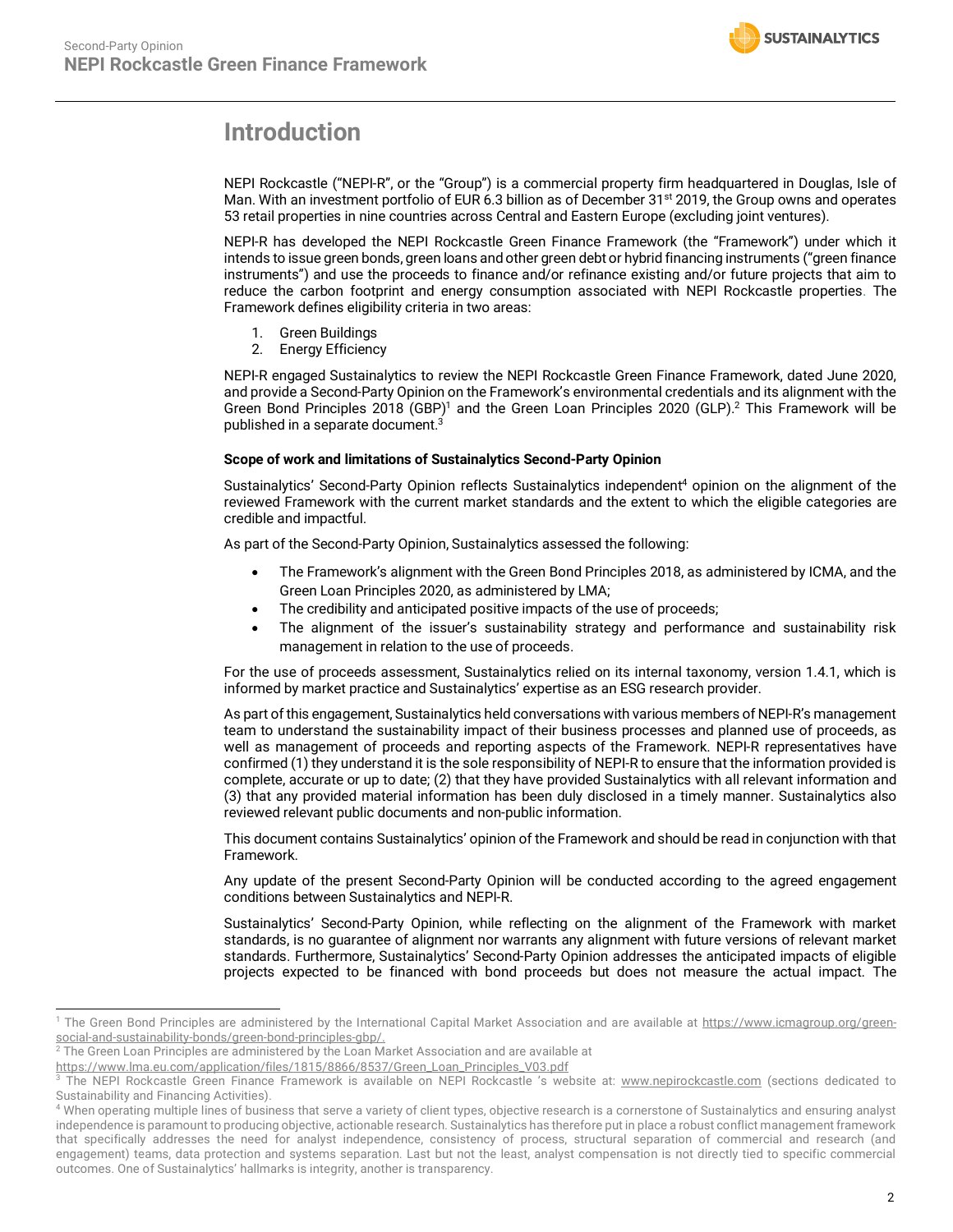measurement and reporting of the impact achieved through projects financed under the Framework is the responsibility of the Framework owner.

In addition, the Second-Party Opinion opines on the intended allocation of proceeds but does not guarantee the realized allocation of the bond proceeds towards eligible activities.

No information provided by Sustainalytics under the present Second-Party Opinion shall be considered as being a statement, representation, warrant or argument either in favor or against, the truthfulness, reliability or completeness of any facts or statements and related surrounding circumstances that NEPI-R has made available to Sustainalytics for the purpose of this Second-Party Opinion.

# **Sustainalytics' Opinion**

### **Section 1: Sustainalytics' Opinion on the NEPI Rockcastle Green Finance Framework**

Sustainalytics is of the opinion that the NEPI Rockcastle Green Finance Framework is credible and impactful, and aligns with the four core components of the GBP and GLP. Sustainalytics highlights the following elements of NEPI Rockcastle's Green Bond Framework:

- Use of Proceeds:
	- The eligible categories, Green Buildings and Energy Efficiency, are aligned with those recognized by the GBP and GLP.
	- Under this Framework, NEPI-R may issue green finance instruments and use the proceeds to finance or refinance activities related to improving the energy and resource efficiency performance of its portfolio of commercial properties and office buildings. Sustainalytics views positively that investments undertaken by NEPI-R seek to reduce the Group's impact on natural resources and biodiversity both during construction and in the operational stages.
	- Within the Green Buildings category, NEPI-R intends to allocate funds to the acquisition, construction or refurbishment of buildings that are certified under BREEAM (Very Good and above), LEED (Gold and above) and EDGE. Sustainalytics considers these rating schemes and the selected levels to be credible and aligned with market practice. See Appendix 1 for an overview of each scheme.
	- Under the Energy Efficiency category, proceeds will be used to finance and/or refinance a) renovations or refurbishment of existing buildings that do not fall under the Green Building category and/or b) individual energy efficiency building measures that reduce energy use and/or carbon emissions, such as the installation of solar photovoltaic systems. Sustainalytics notes the following criteria:
		- Existing buildings must either deliver a minimum 30% reduction in carbon emissions intensity or represent a two-letter grade improvement according to local Energy Performance Certificates (EPCs). Sustainalytics views a 30% carbon emissions intensity reduction threshold as a robust and transparent criterion. With regards to local EPCs, Sustainalytics views a two-letter grade improvement to be significant, while acknowledging that the scale of impact may vary across NEPI-R's markets, as different countries determine and measure energy performance levels differently with varying levels of transparency. Sustainalytics encourages NEPI-R to ensure at least a 20% improvement in energy performance and to report on quantitative improvements.
	- Sustainalytics notes that the Group has also committed to not finance or refinance any projects related to buildings intended for the extraction, storage, transportation or manufacture of fossil fuels. Sustainalytics is of the opinion that these exclusions strengthen the Framework.
- Project Evaluation and Selection:
	- NEPI-R's Green Finance Committee (the "Committee") will oversee the project selection and evaluation process based on eligibility criteria set forth by the Framework. The Committee includes representatives from the Group's Treasury, Finance, Investments and Acquisitions departments, as well as members from the Property Management team. The process will be chaired by NEPI-R's CFO, who is also a member of the Group's Social and Ethics Committee. The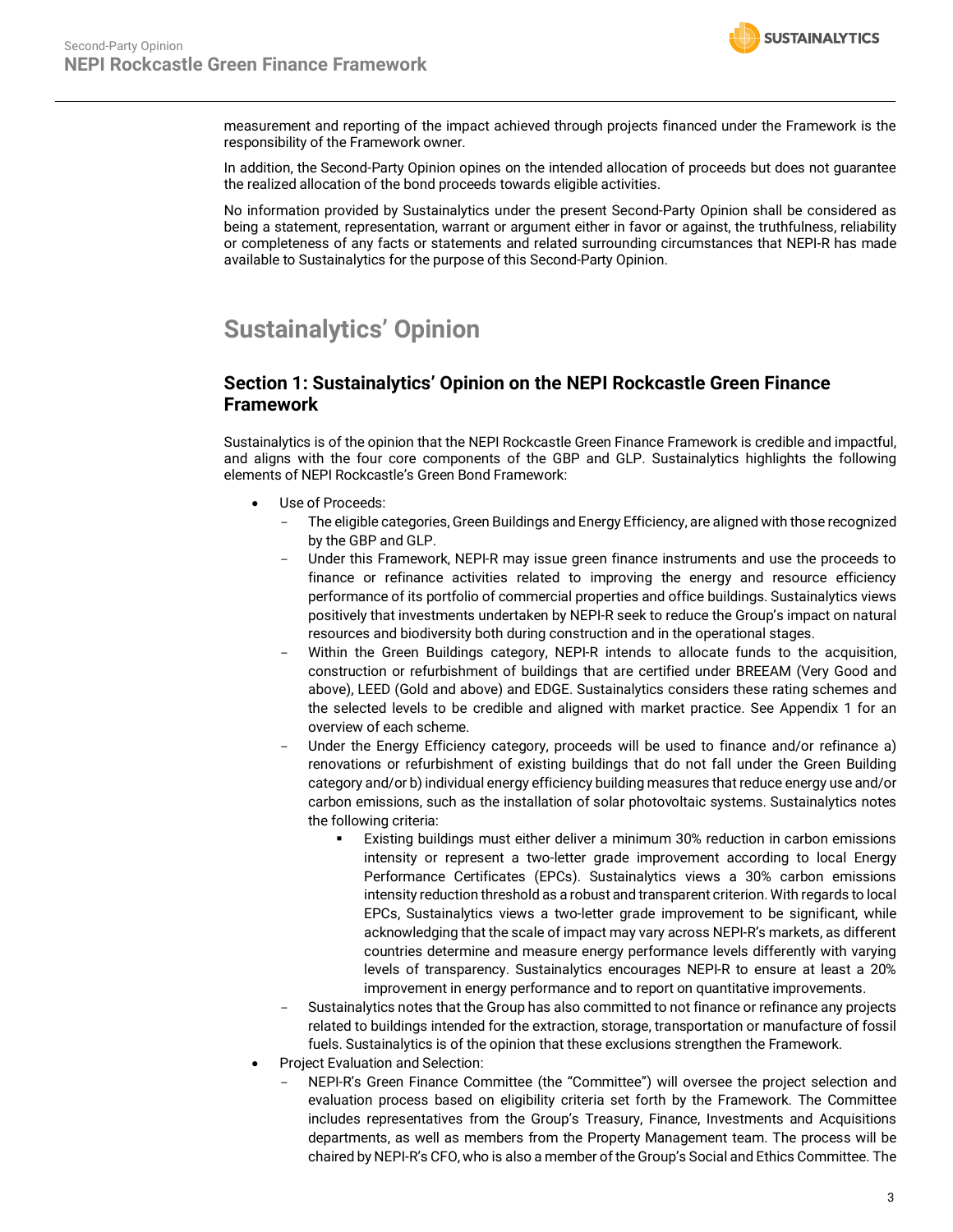

Committee convenes at least annually to monitor the overall selection process and to ensure continuous alignment with the eligibility criteria.

- Based on the defined internal procedures, Sustainalytics considers this process to be in line with market practice.
- Management of Proceeds:
	- NEPI-R will track the net proceeds of the green finance instruments using a portfolio approach. The Group intends to maintain a level of allocation for the Eligible Green Project Portfolio, which matches or exceeds the balance of net proceeds from its outstanding green finance instruments. Additional Eligible Green Projects will be added to the Eligible Green Project Portfolio to ensure that the net proceeds from outstanding Green Finance Instruments will be allocated to Eligible Green Projects.
	- In the event that NEPI-R should issue a green finance instrument where the proceeds are not fully allocated at time of issuance, the Group will aim to fully allocate proceeds from green finance instruments within the first 12 months. Pending allocation, net proceeds will be held or invested in the Group's treasury liquidity portfolio, in cash or other short term and liquid instruments or to pay back a portion of its outstanding indebtedness.
	- Sustainalytics considers this process to be in line with market practice.
- Reporting:
	- NEPI-R has committed to providing allocation and impact reporting updates on an annual basis until full allocation. These reports will be made available publicly via the Group's website.<sup>5</sup> Allocation reporting will include details regarding the allocation of net proceeds, information on eligible green projects, the remaining balance of unallocated proceeds and the share of financing vs. refinance.
	- The impact report will report on, where feasible and on a best effort basis, impact metrics including (i) level of certification by property (ii) annual GHG emissions reduced/avoided, (iii) annual energy savings, and (iv) % of annual energy efficiency gain relative to established baseline. NEPI-R has confirmed that its annual green finance reporting will be subject to an external review which will be made available publicly.
	- Based on the outlined reporting commitments, Sustainalytics considers this process to be in line with market practice.

#### **Alignment with Green Bond Principles 2018 and Green Loan Principles 2020**

Sustainalytics has determined that the NEPI Rockcastle Green Finance Framework aligns to the four core components of the GBP 2018 and GLP 2020. For detailed information please refer to Appendix 2: Green Bond Programme External Review Form.

### **Section 2: Sustainability Performance of NEPI Rockcastle**

#### **Contribution of framework to NEPI Rockcastle's sustainability strategy**

With an enterprise-wide focus on ESG-integration, NEPI-R has embedded sustainability practices into its core business model. The Group's stated overarching mission is to "drive a sustainable business and be a responsible corporate citizen."<sup>6</sup> In line with this mission, the Group's sustainability strategy is based on four key pillars: 1) Sustainable resource management; 2) Sustainability through green buildings; 3) Community engagement and 4) People and business integrity.<sup>7</sup> In 2018, NEPI-R set specific medium- and long-term goals for each of these focus areas and has reported on its progress to date in its 2019 Annual Report.<sup>8</sup> The proceeds of the green finance instruments issued under this Framework will be used to contribute to the Group's overarching sustainability strategy, with the eligible categories specifically aligning with the objectives of the first two focus areas.

The goal of NEPI-R's first strategic pillar – Sustainable resource management – is to improve the Group's operational environmental footprint while enhancing overall energy efficiency. In order to fulfill this goal, NEPI-R has set a series of 2022 medium-term goals and 2030 long-term goals that focus on lowering the negative impact its operations have on natural resources and biodiversity, and reducing water, energy, gas consumption and emissions as well as sustainable waste management. These goals include, but are not limited to, increasing energy efficiency for its office portfolio by 5% and for its retail portfolio by 10% by 2022, and reducing the carbon footprint associated with all operations by 20% by 2030 and purchasing 50% of its

www.nepirockcastle.com

<sup>&</sup>lt;sup>6</sup> NEPI Rockcastle, 2019 Annual Report: https://nepirockcastle.com/wp-content/uploads/2020/03/NEPI\_Rockcastle\_Annual\_Report\_2019.pdf#page=72  $<sup>7</sup>$  *Ibid.*</sup>

<sup>8</sup> *Ibid.*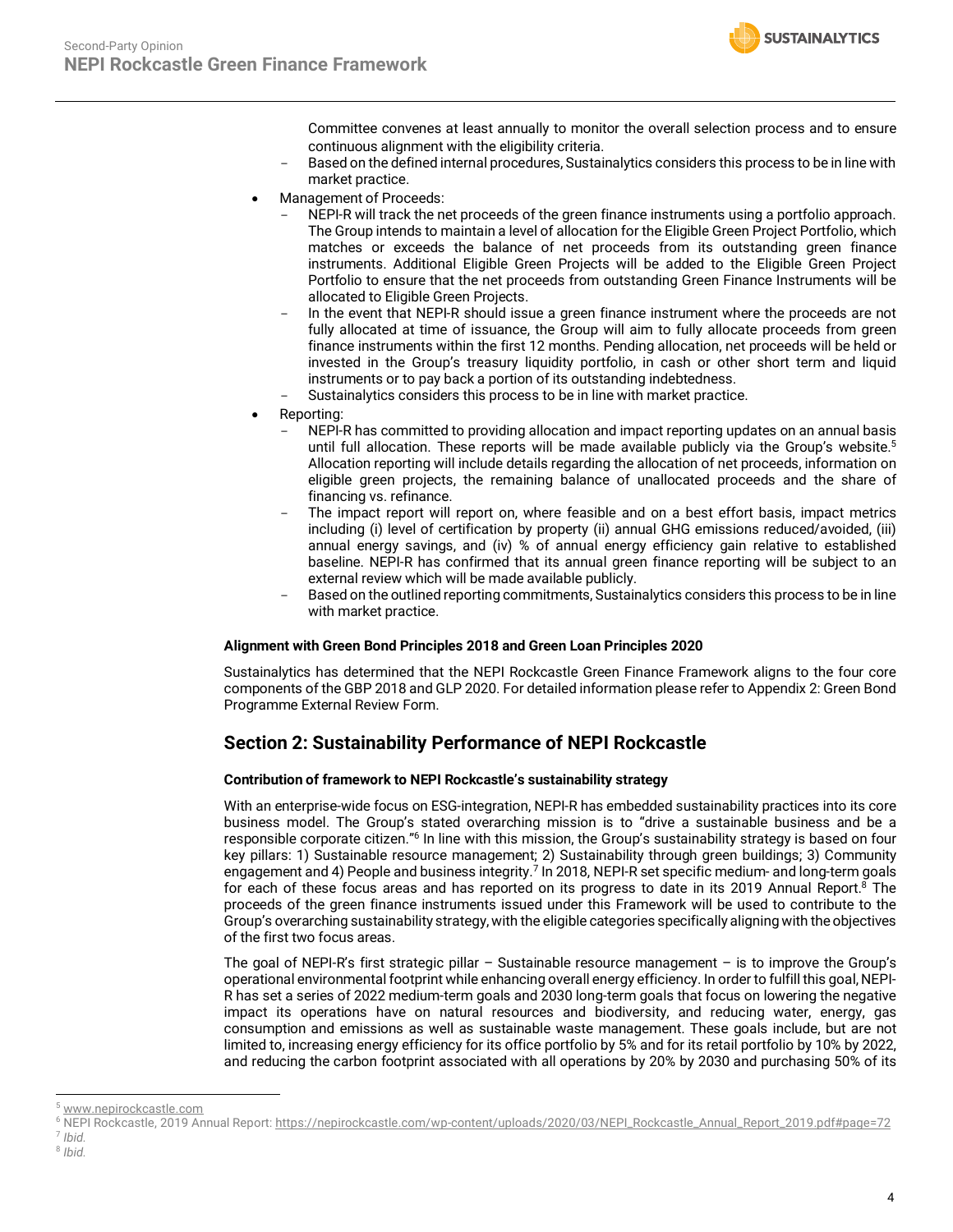electricity from renewable sources for all areas managed by the Group by the same target year. NEPI-R has outlined a series of KPIs it uses to measure its progress.<sup>9</sup> In 2019, NEPI-R reported a decline of 8,170 tons in CO2 emissions and a 1.9% decrease in energy use within its utilities' consumption; with a 2.2% decrease in its retail properties, a 0.9% decrease in its office buildings and a 2.6% decrease in its industrial buildings. 10

NEPI-R's second strategic pillar – Sustainability through green buildings – focuses on increasing the number of certified green buildings within its portfolio of assets. The Group intends to obtain at least BREEAM Very Good for 100% of the buildings in its retail and office portfolios that will be undergoing recertification, by 2022. The Group also aims to obtain EDGE certifications but has not specified a quantitative target or for which portfolios it intends to obtain such certifications. The Group aims to have more than 75% of its assets certified under BREEAM Very Good by the end of 2020. As of December 2019, 51% of the Group's properties are certified BREEAM Very Good or Excellent and 43% are under certification. Sustainalytics views these quantitative time-bound targets and reporting commitments positively and encourages NEPI-R to set similar portfolio-centric targets and reporting commitments for EDGE and LEED-certified properties, where feasible.

Based on the above, Sustainalytics is of the opinion that the NEPI Rockcastle Green Finance Framework is aligned with the Group's overall sustainability strategy and initiatives.

### **Well positioned to address common environmental and social risks associated with the projects**

Sustainalytics recognizes the importance of green buildings and energy efficiency projects and believes that such investments will lead to overall positive environmental benefits; however, it is acknowledged that as with any large-scale development projects, such activities may pose environmental and social risks. Some of the key environmental risks associated with the Framework's eligible projects include waste generation that may occur during the construction of new buildings or refurbishment of existing buildings and biodiversity loss issues. Potential social risks include worker occupational health and safety. Sustainalytics highlights the risk mitigation procedures NEPI-R currently has in place, as well as its ongoing plans to enhance its efforts:

- NEPI-R applies an enterprise-wide Corporate Governance Framework that stipulates consideration of the short-and long-term impact of the Group's operations on the economy, society and environment and guides the Group's approach to environmental management.<sup>11</sup>
- In 2020, the Group implemented a Sustainable Procurement Policy and an Environmental Policy in order to ensure ongoing accountability for its environmental risk mitigation efforts. <sup>12</sup> These policies serve to provide a more structured approach to environmental risk management and to reduce the adverse environmental impact of purchased products and services. 13
- In order to prevent biodiversity loss during the property development and construction phase, the Group conducts Environmental Impact Assessments prior to each new development project in accordance with applicable local laws, with a focus on minimizing its risk on protected areas with endangered species.14
- In 2020, the Group developed a Risk Management Policy and a Risk Appetite Policy that consider key risk areas at the Group level, as well as best practice frameworks for sustainable development. As of 2019, the Group's Risk Committee has worked towards redesigning and aligning the risk management process to COSO ERM framework and ISO 31000 principles.15
- NEPI-R manages occupational health and safety risks through a series of internal procedures and measures, including worker health and safety risk management protocols, mandatory permitting, regular inspections and ongoing training, and routine safety audits supervised by specialized independent companies. 16
- To ensure responsible operational practices at all levels of the organization, the Group applies a Code of Ethical Conduct which is approved by the Board and is applicable to all employees, consultants and contractors across is operations.17
- In the majority of the countries where the Group operates there are regulations in place ensuring that interested communities opine on the future development to be made. To this end, NEPI-R is

<sup>12</sup> NEPI Rockcastle, 2019 Annual Report: https://nepirockcastle.com/wp-content/uploads/2020/03/NEPI\_Rockcastle\_Annual\_Report\_2019.pdf#page=72<br><sup>13</sup> Ibid.

 <sup>9</sup> *Ibid.*

<sup>10</sup> *Ibid.*

<sup>11</sup> NEPI Rockcastle, Corporate Governance Framework: https://nepirockcastle.com/group/corporate-governance/corporate-governance-framework/

<sup>13</sup> *Ibid.* 14 *Ibid.*

<sup>15</sup> *Ibid.*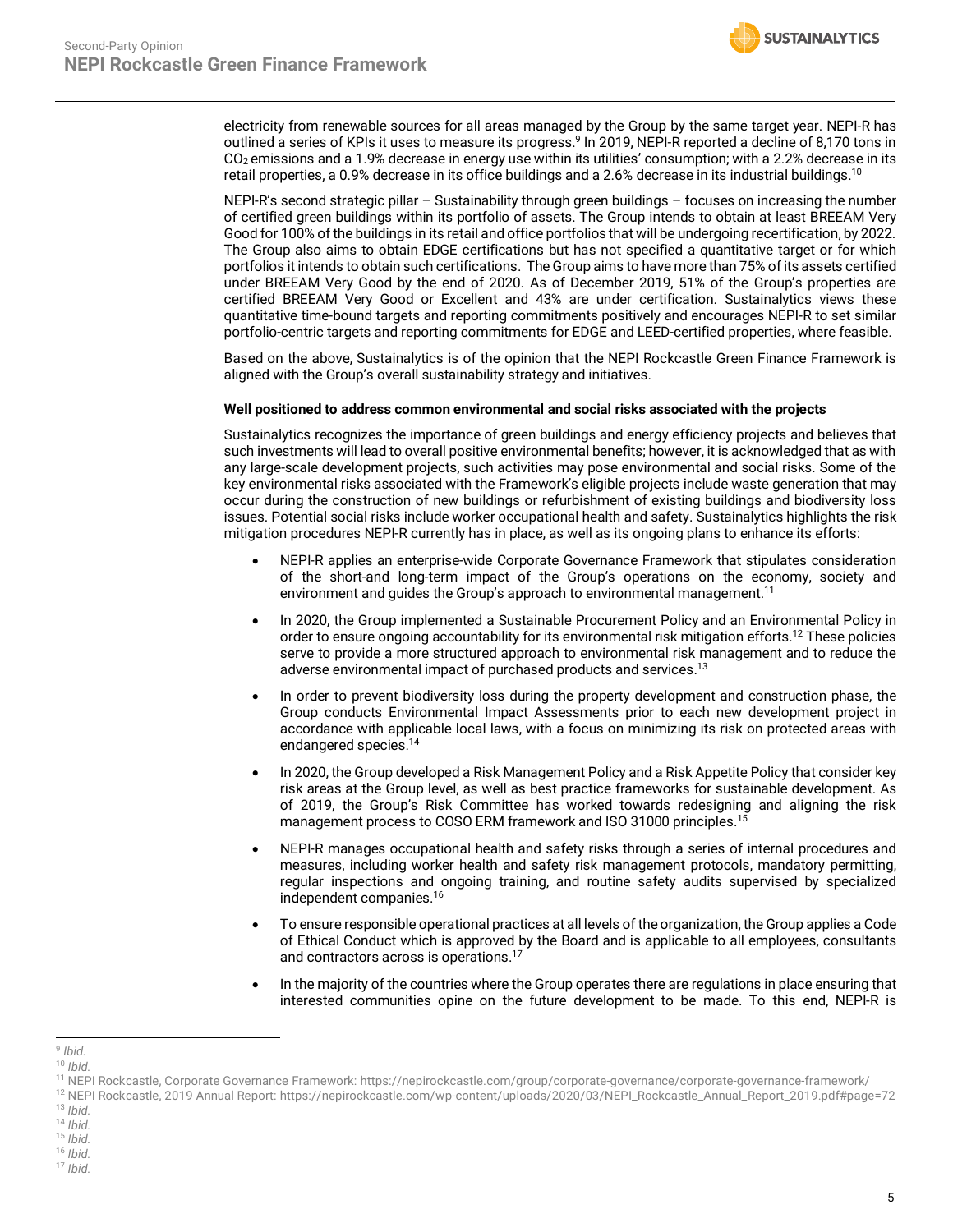committed to addressing such opinions and initiatives within the development planning stages, where feasible.

Based on NEPI-R's existing procedures, Sustainalytics is of the opinion that NEPI-R has sufficient and adequate measures in place to manage and mitigate environmental and social risks commonly associated with the eligible categories, while noting that a number of the Group's environmental policies and processes have not yet been published publicly and as such have not been formally assessed.

### **Section 3: Impact of Use of Proceeds**

The proceeds categories are aligned with those recognized by the GBP and GLP. Sustainalytics has focused below where the impact is specifically relevant in the local context.

### **The importance of green buildings and energy efficiency improvements in Central and Eastern Europe18**

The real estate sector is a significant contributor to  $CO<sub>2</sub>$  emissions within the EU, with buildings accounting for approximately 40% of final energy consumption and 36% of  $CO<sub>2</sub>$  emissions.<sup>19</sup> In seven of 11 Central and Eastern Europe (CEE) countries,<sup>20</sup> buildings account for a larger share of total energy consumption than the European average, reaching over 50% in some member states.<sup>21</sup> According to the European Commission, high energy consumption levels are directly correlated with the age of buildings. <sup>22</sup> For example, per 2019, Romania counts on over 8,300,000 buildings – most of which were built before 1990 – resulting in energy losses that are two to three times higher than modern buildings.<sup>23</sup> Research suggests that energy efficiency measures can reduce the energy consumption of a building by up to 40%,<sup>24</sup> and more specifically, that in Romania, up to 80% of the CO<sub>2</sub> emissions from its building stock could be reduced through a comprehensive renovation program.<sup>25</sup> Further, the European Commission considers that the renovation and retrofit of existing buildings can result in significant energy savings within the region, with the potential of reducing the EU's total energy consumption by 5-6% and lowering total  $CO<sub>2</sub>$  emissions by about 5%.<sup>26</sup>

Given its large carbon footprint, energy efficiency interventions and renovations in the existing building stock in CEE countries can result in significant environmental benefits for the region as a whole. Within the CEE region, certification systems have also proven to strengthen energy efficiency for office buildings, with some countries, such as Romania, introducing policies to incentivize companies to acquire green certifications, such as LEED and BREEAM.<sup>27</sup> For example, four Romanian cities offer local tax deductions for offices with green certifications, which has resulted in a surge in the share of new green office buildings.28 Considering that buildings account for the largest share of energy use in Romania,<sup>29</sup> an increase in green-certified office and commercial buildings has the potential to result in significant energy savings. In 2019, Romania released its 2019-2030 Energy Strategy, stating that the country would need an estimated EUR 20 billion in investments in the energy sector, namely in renewables, in order to replace outdated plants while continuing to meet rising energy demands.30 In this context, Sustainalytics views NEPI-R's investment in energy efficiency measures such as solar photovoltaic systems to be aligned with Romania's national environmental strategy.

Considering the above, Sustainalytics is of the opinion that NEPI-R's renovations or refurbishments of existing buildings will provide meaningful contribution towards improving energy consumption within CEE, and more broadly for the EU and its decarbonization efforts. Sustainalytics also believes that NEPI-R's financing of green

<sup>&</sup>lt;sup>18</sup> Sustainalytics notes that a majority of NEPI-R's properties are situated in Romania, and as such has focused on the Romanian market for the purposes of this analysis. For more information on NEPI-R's geographical diversification, see: https://nepirockcastle.com/portfolio/

<sup>&</sup>lt;sup>19</sup> European Commission, "Energy performance of buildings directive": https://ec.europa.eu/energy/topics/energy-efficiency/energy-efficientbuildings/energy-performance-buildings-directive\_en

<sup>&</sup>lt;sup>20</sup> Poland, Estonia, Czech Republic, Hungary, Slovakia, Slovenia, Bulgaria, Romania, Croatia, Lithuania and Latvia.

<sup>&</sup>lt;sup>21</sup> Corporate Leaders Group, 'The energy transition in Central and Eastern Europe' (2018): https://www.corporateleadersgroup.com/reports-evidenceand-insights/publications/publications-pdfs/cee-energy-transition-report.pdf

<sup>&</sup>lt;sup>22</sup> European Commission, 'EU Buildings Factsheets': https://ec.europa.eu/energy/eu-buildings-factsheets\_en

<sup>&</sup>lt;sup>23</sup> Energy Industry News, 'Romania's Compliance with the Energy Performance of Buildings Directive' (2019):

https://energyindustryreview.com/construction/romanias-compliance-with-the-energy-performance-of-buildings-directive/ *<sup>24</sup> Ibid.* 

<sup>25</sup> iBRoad, Factsheet: Romania: http://ibroad-project.eu/wp-content/uploads/2018/01/iBROAD\_CountryFactsheet\_ROMANIA.pdf

<sup>&</sup>lt;sup>26</sup> European Commission, 'Energy performance of buildings directive': https://ec.europa.eu/energy/topics/energy-efficiency/energy-efficientbuildings/energy-performance-buildings-directive\_en

<sup>27</sup> Corporate Leaders Group, 'The energy transition in Central and Eastern Europe' (2018); https://www.corporateleadersgroup.com/reports-evidence-andinsights/publications/publications-pdfs/cee-energy-transition-report.pdf <sup>28</sup> *Ibid.* 

<sup>29</sup> iBRoad, Factsheet: Romania: http://ibroad-project.eu/wp-content/uploads/2018/01/iBROAD\_CountryFactsheet\_ROMANIA.pdf

<sup>30</sup> Renewable Market Watch, Current State of the Solar Photovoltaic Energy Market in Romania: http://renewablemarketwatch.com/news-analysis/296current-state-of-the-solar-photovoltaic-energy-market-in-romania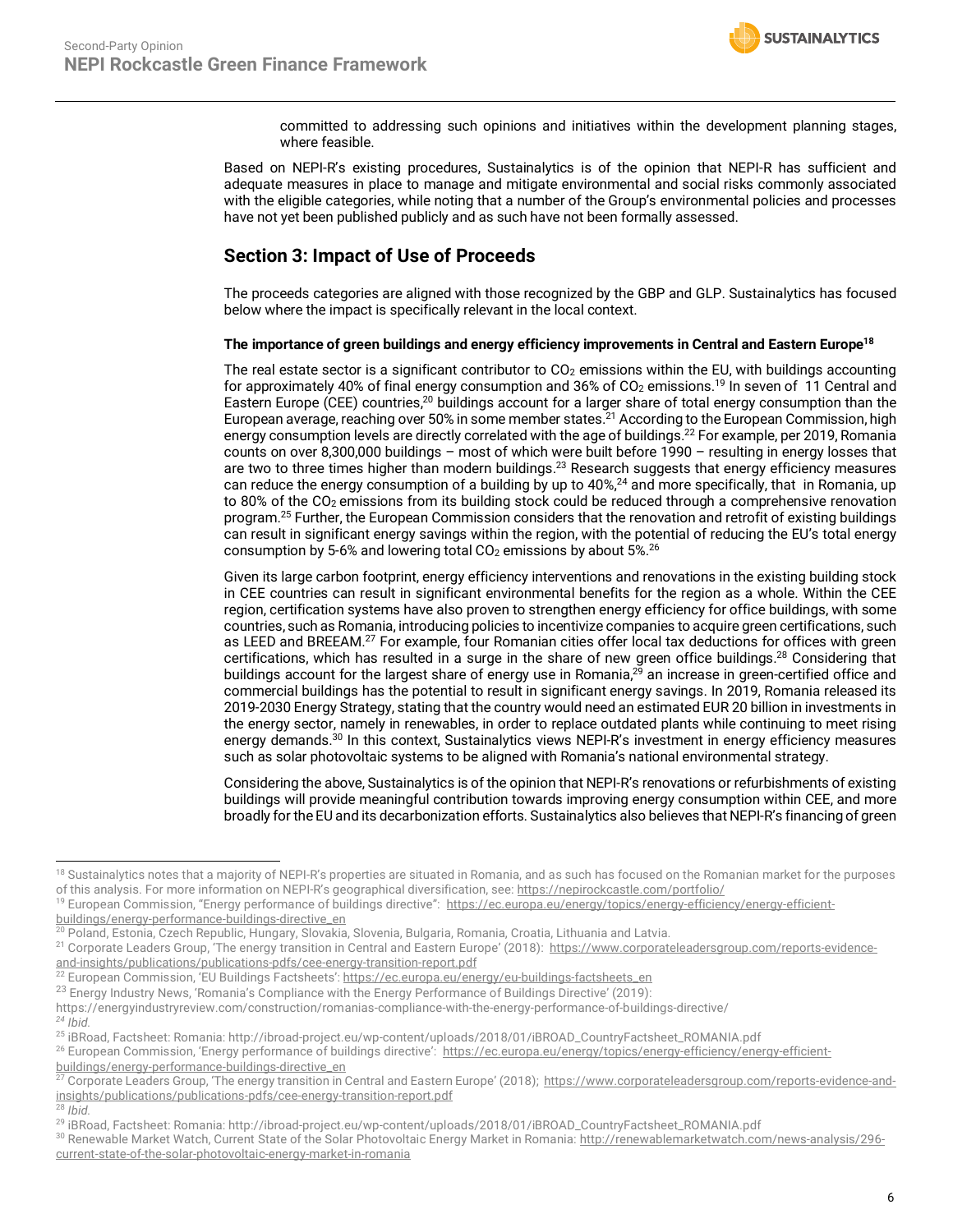

buildings that have obtained recognized green certifications at the specified levels will yield positive environmental impact within the region.

#### **Alignment with/contribution to SDGs**

The Sustainable Development Goals (SDGs) were set in September 2015 and form an agenda for achieving sustainable development by the year 2030. This green bond advances the following SDG goals and targets:

| Use of Proceeds<br>Category | <b>SDG</b>                                | <b>SDG target</b>                                                                                                                                                                   |
|-----------------------------|-------------------------------------------|-------------------------------------------------------------------------------------------------------------------------------------------------------------------------------------|
| Green Buildings             | 11. Sustainable Cities and<br>Communities | 11.6 By 2030, reduce the adverse per capita<br>environmental impact of cities, including by<br>paying special attention to air quality and<br>municipal and other waste management. |
| <b>Energy Efficiency</b>    | 7. Affordable and Clean<br>Energy         | 7.2. By 2030, increase substantially the share<br>of renewable energy in the global energy mix.<br>7.3 By 2030, double the global rate of<br>improvement in energy efficiency.      |

### **Conclusion**

NEPI Rockcastle has developed the NEPI Rockcastle Green Finance Framework under which it will issue green finance instruments and use the proceeds to finance or refinance projects that fall within either of the following categories: Green Buildings and Energy Efficiency. Sustainalytics of the opinion that the projects outlined in the Framework will reduce the Group's overall carbon footprint and will provide positive environmental impacts across the region.

The NEPI Rockcastle Green Finance Framework outlines a process by which proceeds will be tracked, allocated, and managed, and commitments have been made for reporting on the allocation and impact of the use of proceeds. Furthermore, Sustainalytics believes that the NEPI Rockcastle Green Finance Framework is aligned with the overall sustainability strategy of the Group and that the green use of proceeds categories will contribute to the advancement of the UN Sustainable Development Goals 7 and 11. Sustainalytics is of the opinion that NEPI Rockcastle has adequate measures to identify, manage and mitigate environmental and social risks commonly associated with the eligible projects funded by the use of proceeds.

Based on the above, Sustainalytics is confident that NEPI Rockcastle is well-positioned to issue green finance instruments and that the NEPI Rockcastle Green Finance Framework is robust, transparent, and in alignment with the four core components of the Green Bond Principles 2018 and Green Loan Principles 2020.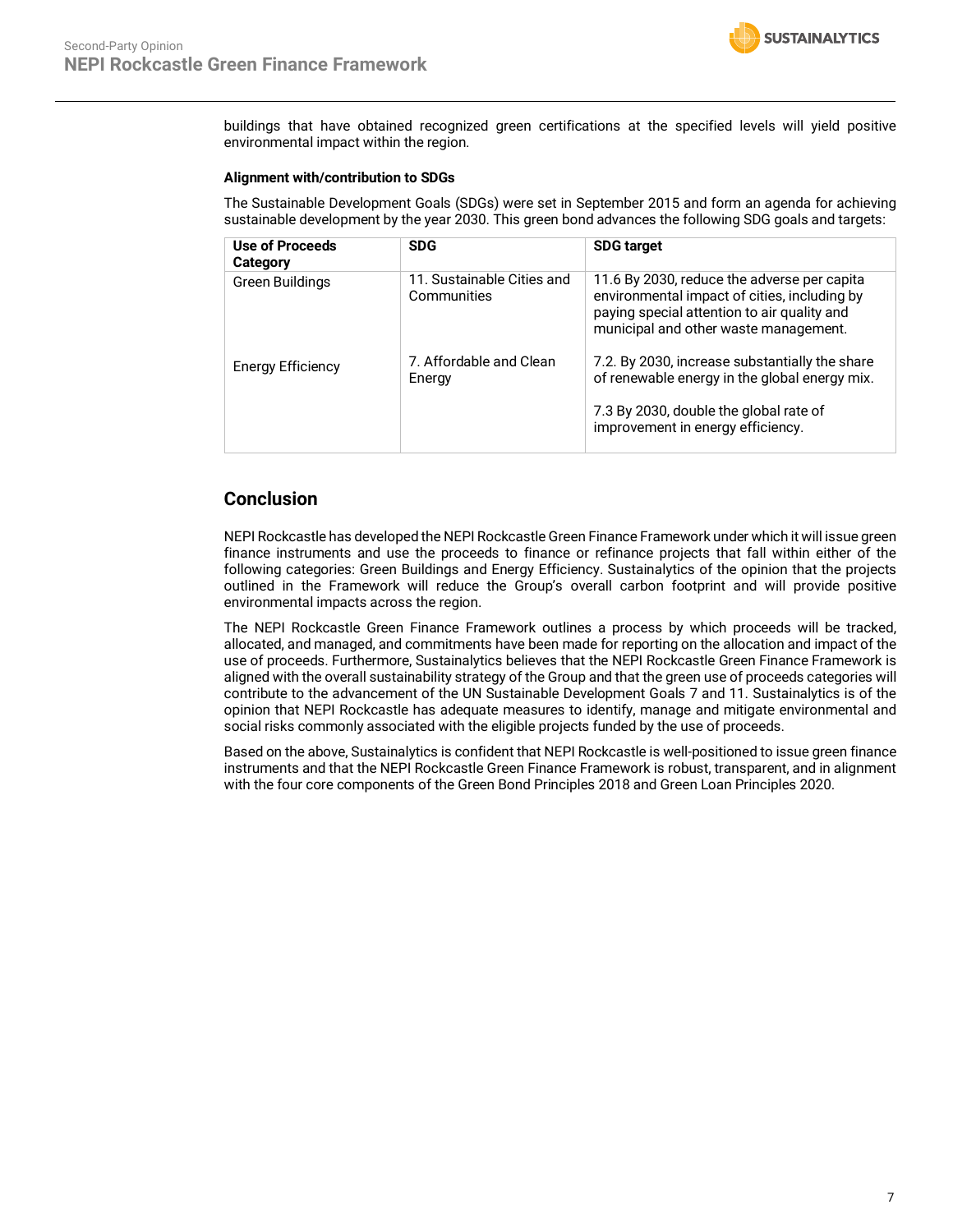# **Appendices**

## **Appendix 1: Overview of Green Building Certification Schemes**

|                                | <b>BREEAM31</b>                                                                                                                                                                                                                                                                                                                                                                                                                                                                                                       | LEED <sup>32</sup>                                                                                                                                                                                                                                                                                                                                                                                                                                                                                                                          | EDGE <sup>33</sup>                                                                                                                                                                                                        |
|--------------------------------|-----------------------------------------------------------------------------------------------------------------------------------------------------------------------------------------------------------------------------------------------------------------------------------------------------------------------------------------------------------------------------------------------------------------------------------------------------------------------------------------------------------------------|---------------------------------------------------------------------------------------------------------------------------------------------------------------------------------------------------------------------------------------------------------------------------------------------------------------------------------------------------------------------------------------------------------------------------------------------------------------------------------------------------------------------------------------------|---------------------------------------------------------------------------------------------------------------------------------------------------------------------------------------------------------------------------|
| <b>Background</b>              | <b>BREEAM (Building Research</b><br>Establishment Environmental<br>Assessment Method) was first<br>published by the Building<br>Research Establishment (BRE) in<br>1990.<br>Based in the UK.<br>Used for new, refurbished and<br>extension of existing buildings.                                                                                                                                                                                                                                                     | Leadership in Energy and<br>Environmental Design (LEED) is a<br>US Certification System for<br>residential and commercial<br>buildings used worldwide. LEED<br>was developed by the non-profit<br>U.S. Green Building Council<br>(USGBC) and covers the design,<br>construction, maintenance and<br>operation of buildings.                                                                                                                                                                                                                 | EDGE (or "Excellence in Design for<br>Greater Efficiencies") is a green<br>building standard and certification<br>system developed by the<br>International Finance Corporation<br>and applicable in 140 countries.        |
| <b>Certification</b><br>levels | • Pass<br>$\bullet$ Good<br>• Very Good<br>• Excellent<br>Outstanding<br>$\bullet$<br>$\bullet$                                                                                                                                                                                                                                                                                                                                                                                                                       | • Certified<br>• Silver<br>• Gold<br>• Platinum                                                                                                                                                                                                                                                                                                                                                                                                                                                                                             | Certified/ non-certified                                                                                                                                                                                                  |
| Areas of<br>Assessment:        | • Management<br>• Energy<br>• Land Use and Ecology<br>• Pollution<br>Transport<br>$\bullet$<br>Materials<br>Water<br>$\bullet$<br>Waste<br>$\bullet$<br><b>Health and Wellbeing</b><br>• Innovation                                                                                                                                                                                                                                                                                                                   | • Energy and Atmosphere<br>• Sustainable Sites<br>• Location and Transportation<br>• Materials and Resources<br>• Water Efficiency<br>• Indoor Environmental Quality<br>• Innovation in Design<br>• Regional Priority                                                                                                                                                                                                                                                                                                                       | Management is part of the Core<br>Framework of EDGE. <sup>34</sup>                                                                                                                                                        |
| <b>Requirements</b>            | Prerequisites depending on the<br>levels of certification and credits<br>with associated points<br>This number of points is then<br>weighted by item and gives a<br><b>BREEAM</b> level of certification,<br>which is based on the overall<br>score obtained (expressed as a<br>percentage). Majority of BREEAM<br>issues are flexible, meaning that<br>the client can choose which to<br>comply with to build their<br>BREEAM performance score.<br>BREAAM has two stages/ audit<br>reports: a 'BREEAM Design Stage' | Prerequisites (independent of level<br>of certification) and credits with<br>associated points.<br>These points are then added<br>together to obtain the LEED level of<br>certification<br>There are several different rating<br>systems within LEED. Each rating<br>system is designed to apply to a<br>specific sector (e.g. New<br>Construction, Major Renovation,<br>Core and Shell Development,<br>Schools-/Retail-/Healthcare New<br><b>Construction and Major</b><br>Renovations, Existing Buildings:<br>Operation and Maintenance). | To achieve the EDGE standard, a<br>building must demonstrate a<br>minimum 20% reduction in<br>operational energy consumption,<br>water use and embodied energy in<br>materials as compared to typical<br>local practices. |

 <sup>31</sup> BREEAM: https://www.breeam.com/

33 EDGE: https://www.edgebuildings.com/

<sup>&</sup>lt;sup>32</sup> USGBC, LEED: https://www.usgbc.org/leed

<sup>34</sup> EDGE, EDGE Methodology Report: https://www.edgebuildings.com/wp-content/uploads/2018/10/181018-EDGE-Methodology-Version-2.pdf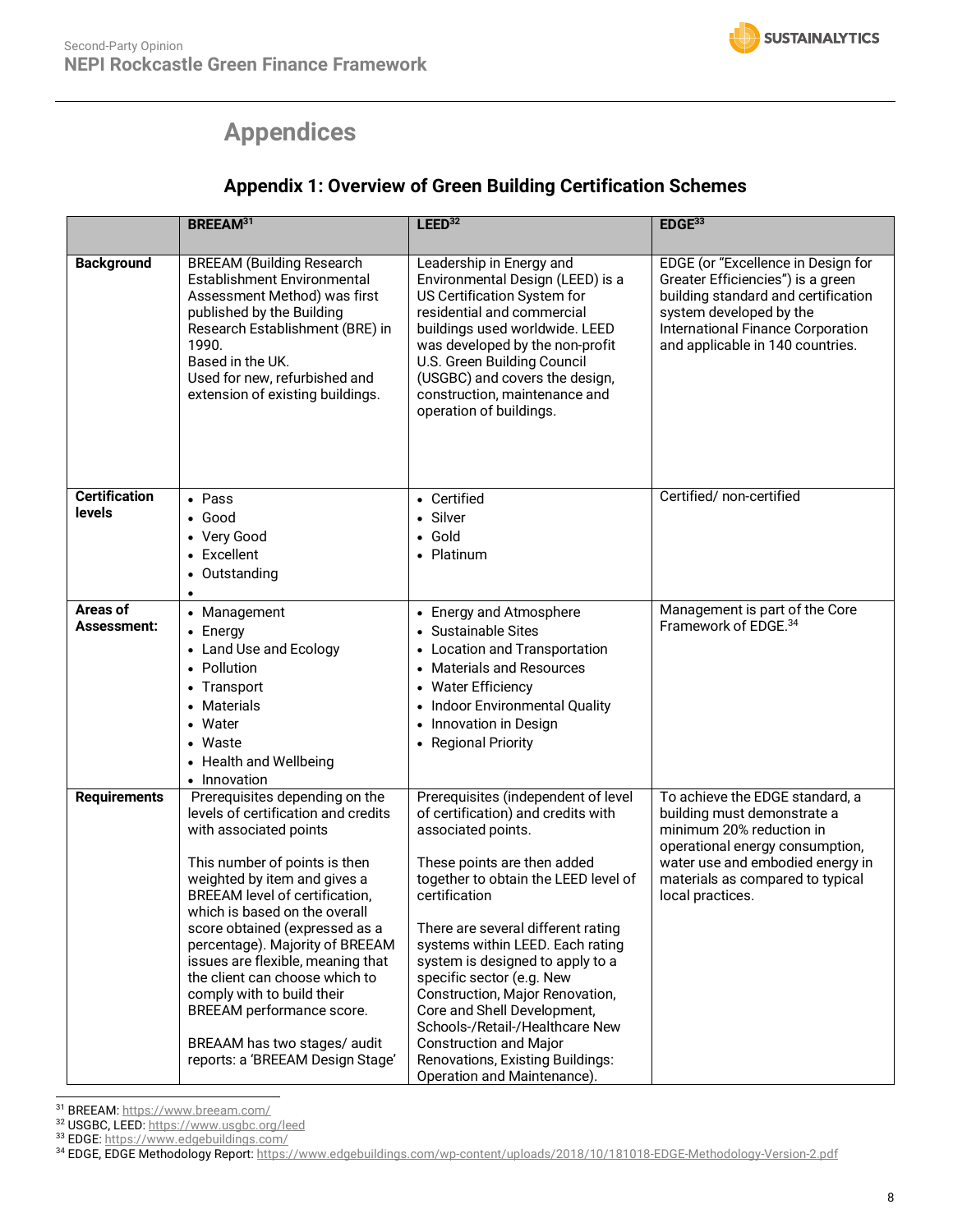

|                                      | and a 'Post Construction Stage',<br>with different assessment criteria.                                                                                                  |                                                                                      |                                                                                                 |
|--------------------------------------|--------------------------------------------------------------------------------------------------------------------------------------------------------------------------|--------------------------------------------------------------------------------------|-------------------------------------------------------------------------------------------------|
| <b>Performance</b><br>display        | ★★★☆☆                                                                                                                                                                    | (d) (d) (d)<br>$(\mathbf{t})$                                                        | <b>E</b> sige                                                                                   |
| Qualitative<br><b>Considerations</b> | Used in more than 70 countries:<br>Good adaptation to the local<br>normative context.<br>Predominant environmental<br>focus. Minimum standards less<br>strict than LEED. | Widely recognised<br>internationally, and<br>strong assurance of<br>overall quality. | Strong assurance of overall quality<br>due to the EDGE's development<br>under the IFC umbrella. |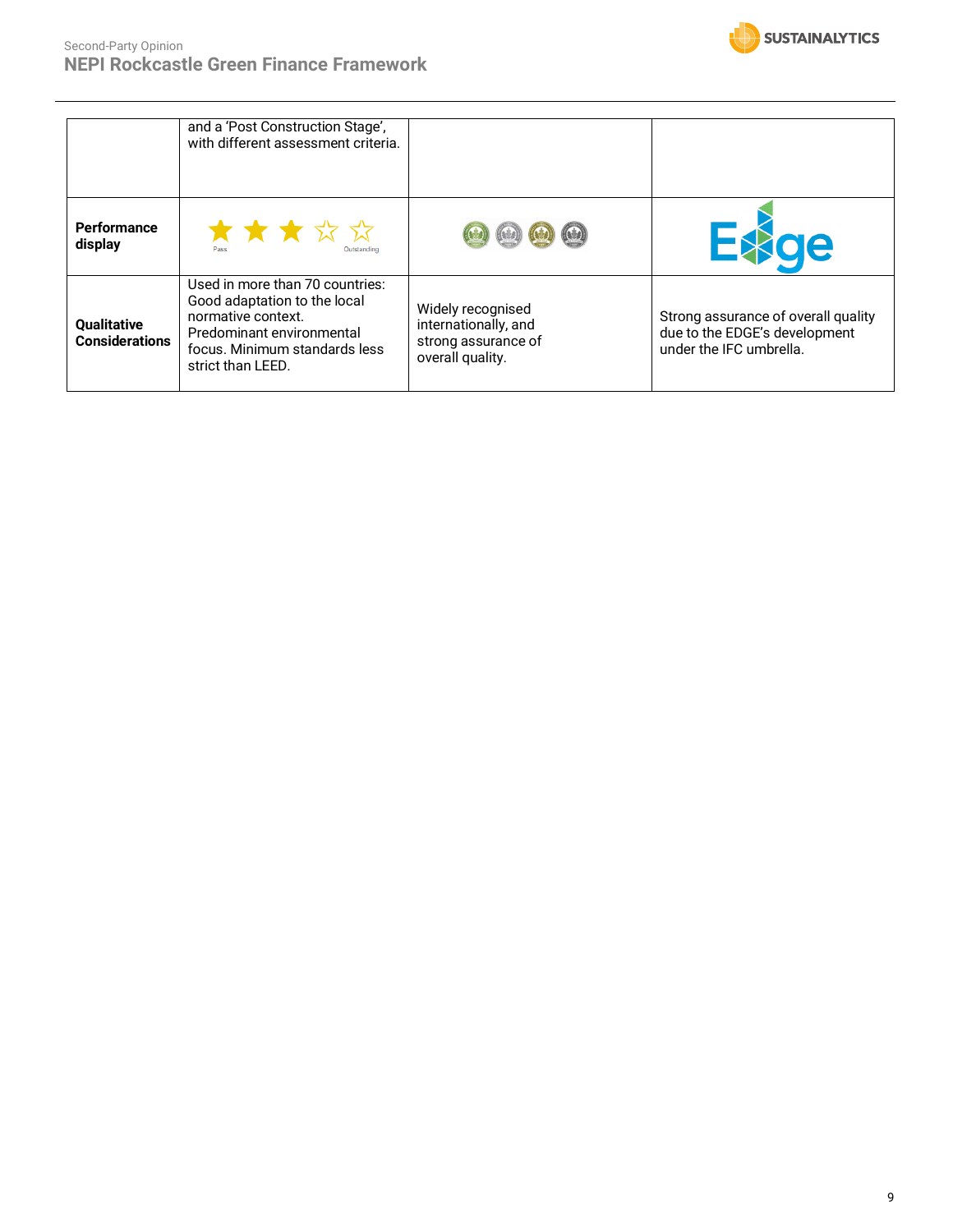### **Appendix 2: Green Bond / Green Bond Programme - External Review Form**

### **Section 1. Basic Information**

| Issuer name:                                                                                                   | <b>NEPI Rockcastle</b> |
|----------------------------------------------------------------------------------------------------------------|------------------------|
| Green Bond ISIN or Issuer Green Bond Framework NEPI Rockcastle Green Finance Framework<br>Name, if applicable: |                        |
| Review provider's name:                                                                                        | <b>Sustainalytics</b>  |
| Completion date of this form:                                                                                  | June 23, 2020          |
| <b>Publication date of review publication:</b>                                                                 |                        |

### **Section 2. Review overview**

### **SCOPE OF REVIEW**

The following may be used or adapted, where appropriate, to summarise the scope of the review.

The review assessed the following elements and confirmed their alignment with the GBPs:

| ⊠ | Use of Proceeds        | ⊠ | Selection |  | Process for Project Evaluation and |  |
|---|------------------------|---|-----------|--|------------------------------------|--|
| ⊠ | Management of Proceeds | ⊠ | Reporting |  |                                    |  |

### **ROLE(S) OF REVIEW PROVIDER**

- $\boxtimes$  Consultancy (incl. 2<sup>nd</sup> opinion)  $\Box$  Certification
- ☐ Verification ☐ Rating
- ☐ Other *(please specify)*:

Note: In case of multiple reviews / different providers, please provide separate forms for each review.

### **EXECUTIVE SUMMARY OF REVIEW and/or LINK TO FULL REVIEW** *(if applicable)*

Please refer to Evaluation Summary above.

### **Section 3. Detailed review**

Reviewers are encouraged to provide the information below to the extent possible and use the comment section to explain the scope of their review.

### **1. USE OF PROCEEDS**

Overall comment on section *(if applicable)*: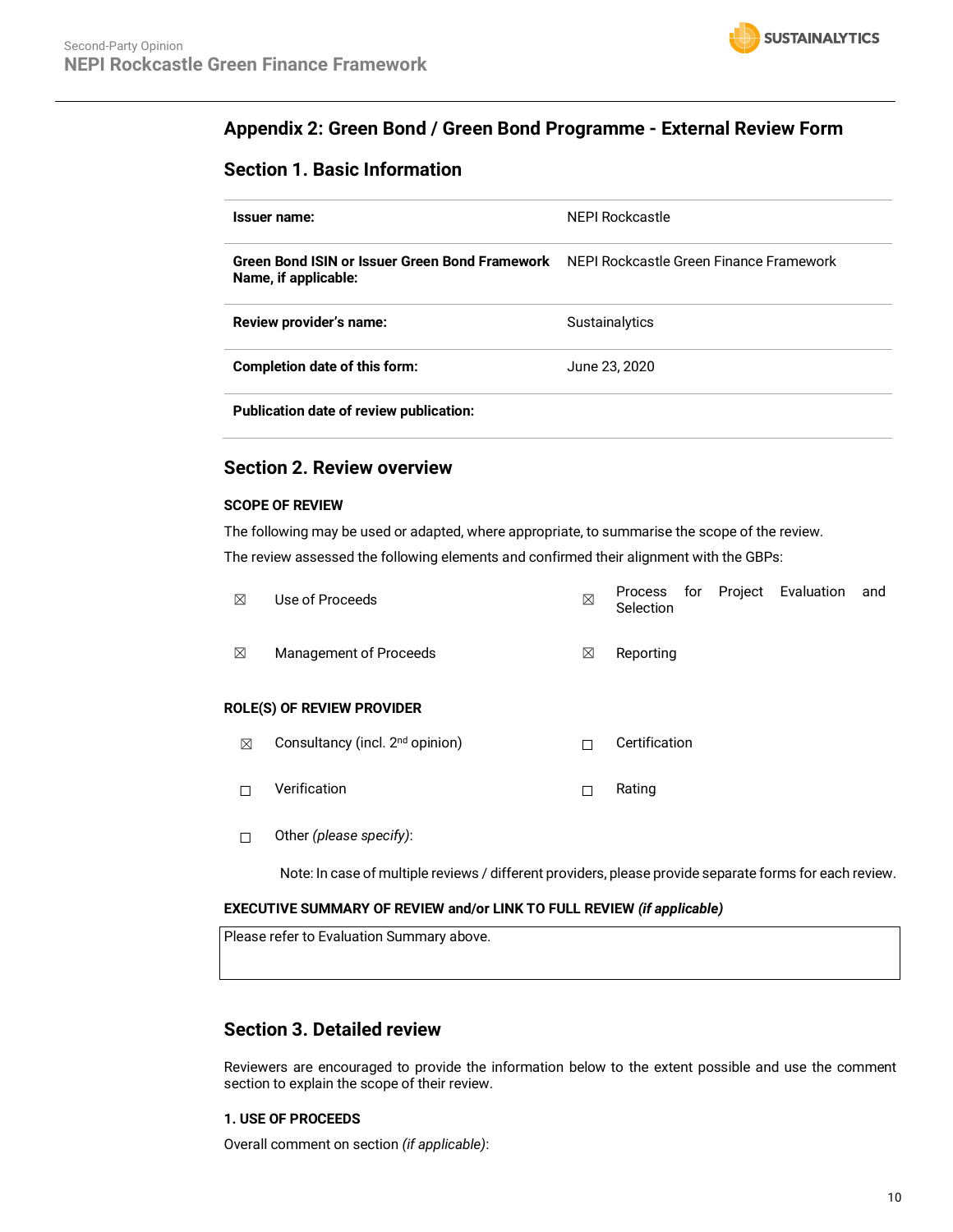The eligible categories for the use of proceeds Green Buildings and Energy Efficiency are aligned with those recognized by the Green Bond Principles 2020. Sustainalytics considers that the eligible categories will lead to positive environmental impacts and advance the UN Sustainable Development Goals, specifically Goals 7 and 11.

**SUSTAINALYTICS** 

### **Use of proceeds categories as per GBP:**

|   | Renewable energy                                                                                                                | ⊠ | Energy efficiency                                                                  |
|---|---------------------------------------------------------------------------------------------------------------------------------|---|------------------------------------------------------------------------------------|
| П | Pollution prevention and control                                                                                                | П | Environmentally sustainable management of<br>living natural resources and land use |
| П | Terrestrial and aquatic biodiversity<br>conservation                                                                            | H | Clean transportation                                                               |
| П | Sustainable water and wastewater<br>management                                                                                  |   | Climate change adaptation                                                          |
| П | Eco-efficient and/or circular economy<br>adapted products, production technologies<br>and processes                             | ⊠ | Green buildings                                                                    |
| П | Unknown at issuance but currently expected<br>to conform with GBP categories, or other<br>eligible areas not yet stated in GBPs | П | Other (please specify):                                                            |

If applicable please specify the environmental taxonomy, if other than GBPs:

### **2. PROCESS FOR PROJECT EVALUATION AND SELECTION**

Overall comment on section (if applicable):

NEPI Rockcastle's internal process for evaluating and selecting projects is managed by its Green Finance Committee (the "Committee"). The Committee is comprised of representatives from the Group's Treasury, Finance, Investments and Acquisitions departments, as well as members from the Property Management team. The Treasury department will be responsible for final project approval. Sustainalytics considers the project selection process to be in line with market practice.

### **Evaluation and selection**

| ⊠ | Credentials on the issuer's environmental<br>sustainability objectives            | ⊠      | Documented process to determine that<br>projects fit within defined categories                  |
|---|-----------------------------------------------------------------------------------|--------|-------------------------------------------------------------------------------------------------|
| ⊠ | Defined and transparent criteria for projects<br>eligible for Green Bond proceeds | ⊠      | Documented process to identify and<br>manage potential ESG risks associated<br>with the project |
|   | Summary criteria for project evaluation and<br>selection publicly available       | $\Box$ | Other (please specify):                                                                         |

### **Information on Responsibilities and Accountability**

 $\boxtimes$  Evaluation / Selection criteria subject to  $\Box$ external advice or verification ☐ In-house assessment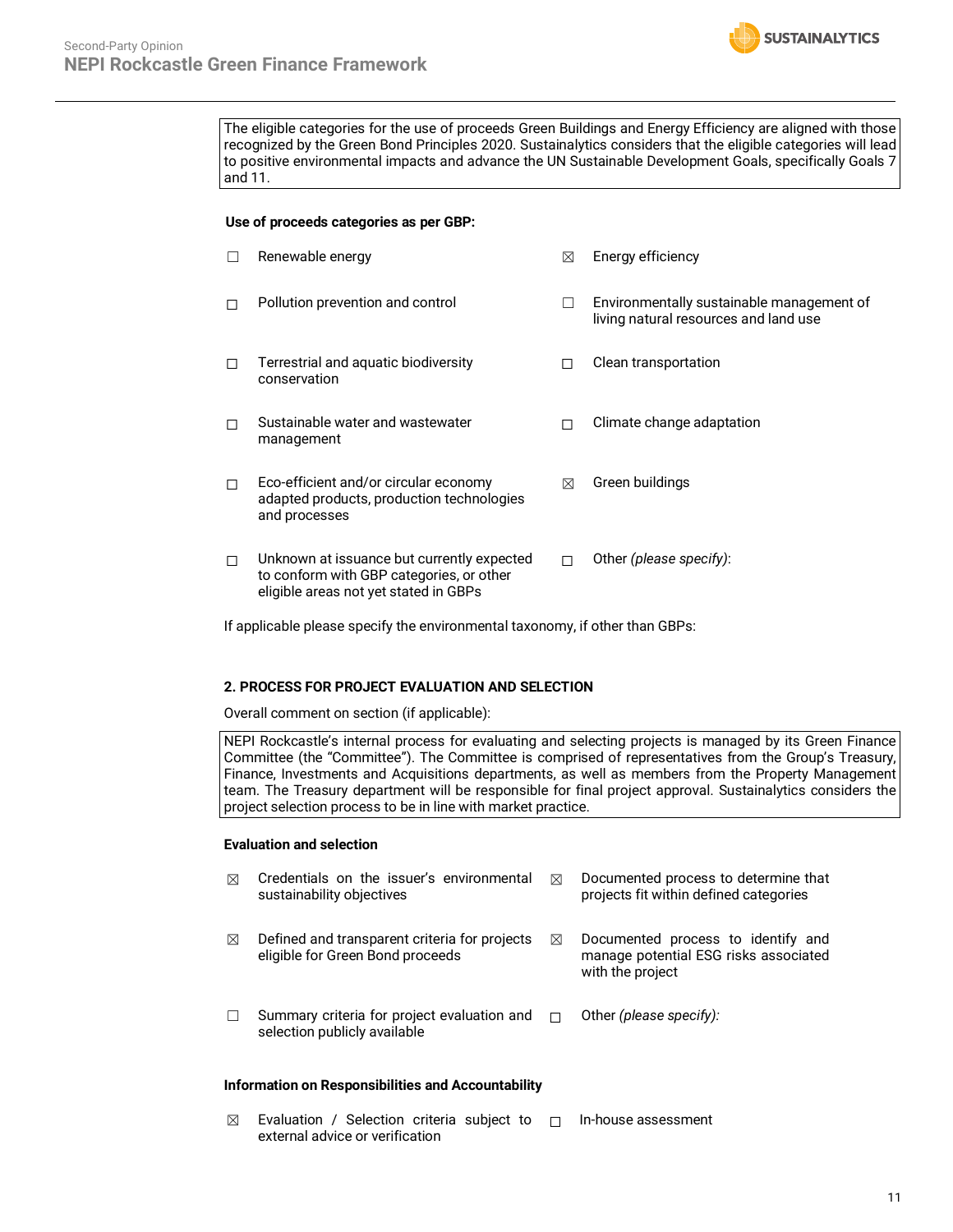### ☐ Other (please specify):

### **3. MANAGEMENT OF PROCEEDS**

Overall comment on section *(if applicable)*:

NEPI Rockcastle will track the net proceeds using a portfolio approach and will strive to ensure that the amount allocated to the Eligible Green Project Portfolio is larger than the balance of net proceeds from its outstanding green finance instruments. Unallocated proceeds may be held or invested in its liquidity portfolio, in short term and liquid instruments or used to pay back a portion of outstanding indebtedness. Sustainalytics considers this approach to be in line with market practice.

### **Tracking of proceeds:**

- $\boxtimes$  Green Bond proceeds segregated or tracked by the issuer in an appropriate manner
- $\boxtimes$  Disclosure of intended types of temporary investment instruments for unallocated proceeds
- ☐ Other *(please specify)*:

### **Additional disclosure:**

|   | Allocations to future investments only                     | ⊠ | Allocations to both existing and future<br>investments |
|---|------------------------------------------------------------|---|--------------------------------------------------------|
|   | Allocation to individual disbursements                     |   | Allocation to a portfolio of<br>disbursements          |
| П | Disclosure of portfolio balance of<br>unallocated proceeds |   | Other (please specify):                                |

### **4. REPORTING**

Overall comment on section (if applicable):

NEPI Rockcastle intends to provide publicly available allocation and impact reporting on an annual basis until full allocation. Allocation reporting will include information on eligible green projects, the remaining balance of unallocated proceeds and the share of financing vs. refinancing, while impact reporting will draw on various quantitative and qualitative impact metrics. Sustainalytics views NEPI Rockcastle's allocation and impact reporting as aligned with market practice.

### **Use of proceeds reporting:**

- ☐ Project-by-project ☒ On a project portfolio basis
- ☐ Linkage to individual bond(s) ☐ Other *(please specify):*

### **Information reported:**

☒ Allocated amounts ☐ Green Bond financed share of total investment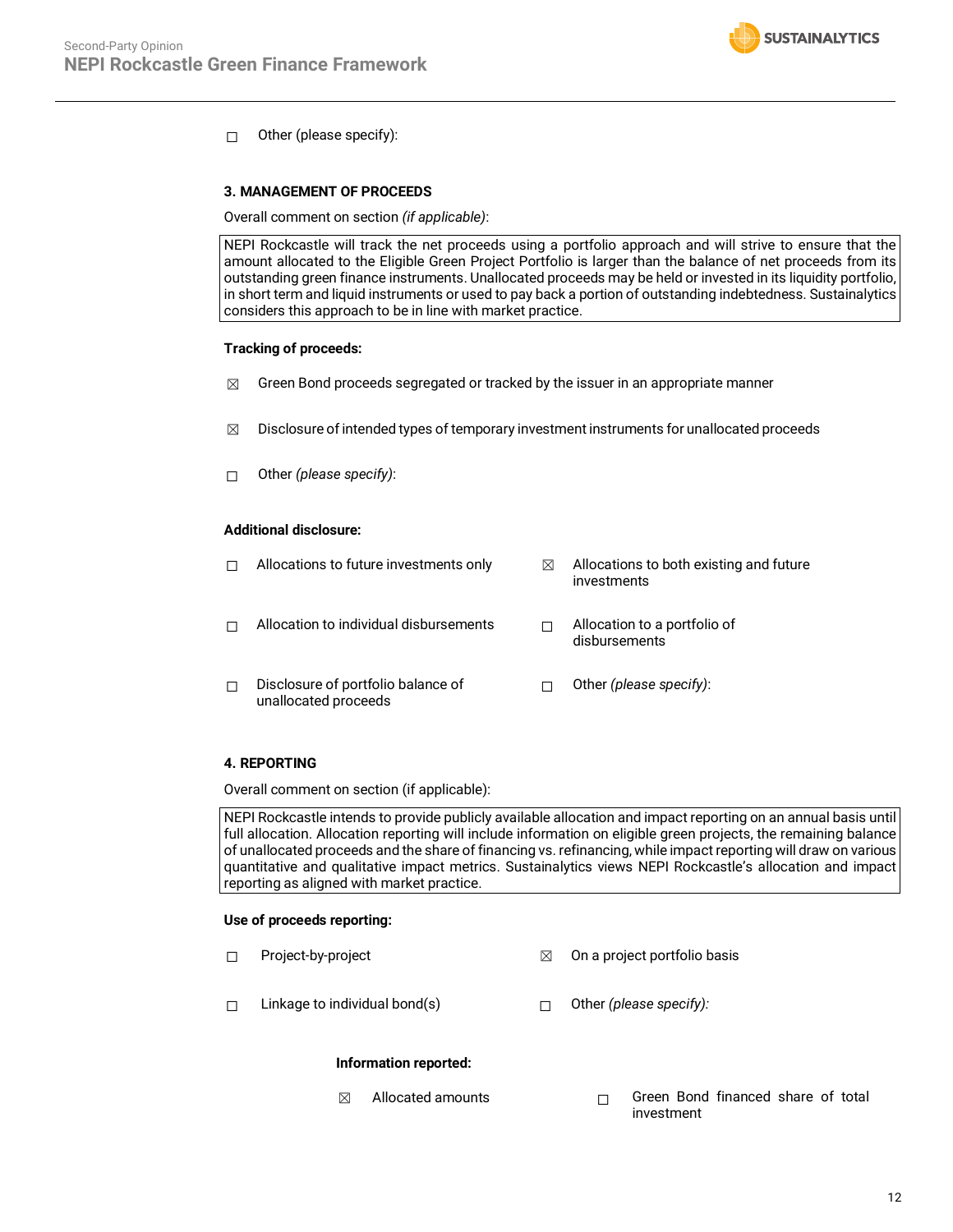

|                                                                                                    |                            | ⊠ | Other (please specify): The<br>remaining balance of<br>unallocated proceeds; the<br>geographical distribution of<br>Green Projects and the share of<br>financing/refinancing. |    |        |                                                                                                                                                                   |  |
|----------------------------------------------------------------------------------------------------|----------------------------|---|-------------------------------------------------------------------------------------------------------------------------------------------------------------------------------|----|--------|-------------------------------------------------------------------------------------------------------------------------------------------------------------------|--|
|                                                                                                    |                            |   | Frequency:                                                                                                                                                                    |    |        |                                                                                                                                                                   |  |
|                                                                                                    |                            | ⊠ | Annual                                                                                                                                                                        |    | П.     | Semi-annual                                                                                                                                                       |  |
|                                                                                                    |                            | П | Other (please specify):                                                                                                                                                       |    |        |                                                                                                                                                                   |  |
|                                                                                                    | Impact reporting:          |   |                                                                                                                                                                               |    |        |                                                                                                                                                                   |  |
| □                                                                                                  | Project-by-project         |   |                                                                                                                                                                               | ⊠  |        | On a project portfolio basis                                                                                                                                      |  |
| П                                                                                                  |                            |   | Linkage to individual bond(s)                                                                                                                                                 | П. |        | Other (please specify):                                                                                                                                           |  |
|                                                                                                    |                            |   | Information reported (expected or ex-post):                                                                                                                                   |    |        |                                                                                                                                                                   |  |
|                                                                                                    |                            | ⊠ | <b>GHG Emissions / Savings</b>                                                                                                                                                |    | ⊠      | <b>Energy Savings</b>                                                                                                                                             |  |
|                                                                                                    |                            | П | Decrease in water use                                                                                                                                                         |    | ⊠      | Other ESG indicators (please<br>specify): Level of certification<br>by property; % of annual<br>energy efficiency gain<br>relative to an established<br>baseline. |  |
|                                                                                                    |                            |   | <b>Frequency</b>                                                                                                                                                              |    |        |                                                                                                                                                                   |  |
|                                                                                                    |                            | ⊠ | Annual                                                                                                                                                                        |    | П      | Semi-annual                                                                                                                                                       |  |
|                                                                                                    |                            | П | Other (please specify):                                                                                                                                                       |    |        |                                                                                                                                                                   |  |
|                                                                                                    | <b>Means of Disclosure</b> |   |                                                                                                                                                                               |    |        |                                                                                                                                                                   |  |
| п                                                                                                  |                            |   | Information published in financial report                                                                                                                                     | П  | report | Information published in sustainability                                                                                                                           |  |
| $\Box$                                                                                             |                            |   | Information published in ad hoc documents $\Box$ Other (please specify):                                                                                                      |    |        |                                                                                                                                                                   |  |
| П                                                                                                  | external review):          |   |                                                                                                                                                                               |    |        | Reporting reviewed (if yes, please specify which parts of the reporting are subject to                                                                            |  |
| Where appropriate, please specify name and date of publication in the useful links section.        |                            |   |                                                                                                                                                                               |    |        |                                                                                                                                                                   |  |
| USEFUL LINKS (e.g. to review provider methodology or credentials, to issuer's documentation, etc.) |                            |   |                                                                                                                                                                               |    |        |                                                                                                                                                                   |  |

### **SPECIFY OTHER EXTERNAL REVIEWS AVAILABLE, IF APPROPRIATE**

### **Type(s) of Review provided:**

- □ Consultancy (incl. 2<sup>nd</sup> opinion) □ □ Certification
	-
- ☐ Verification / Audit ☐ Rating
-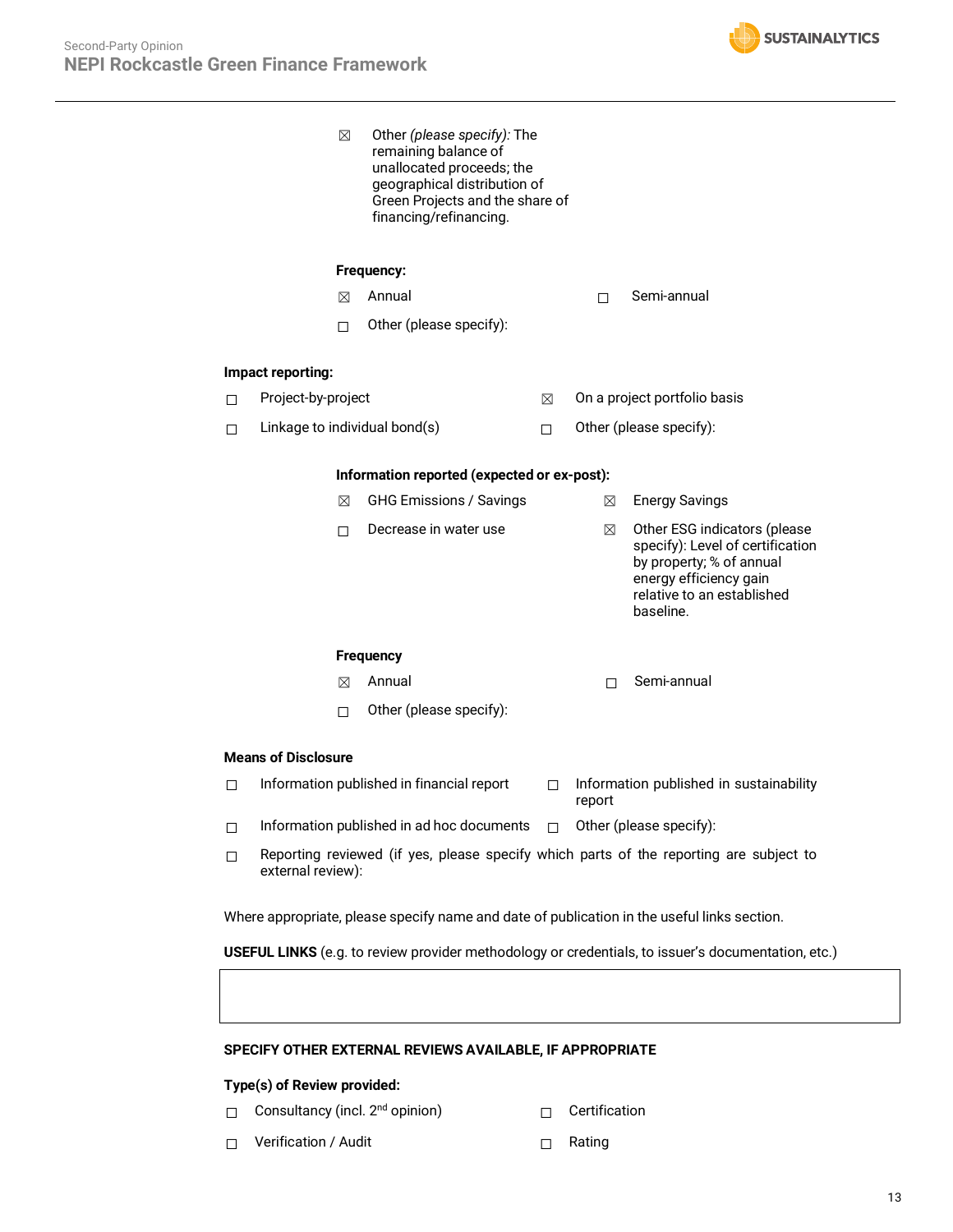

☐ Other *(please specify):*

### **Review provider(s): Date of publication:**

### **ABOUT ROLE(S) OF INDEPENDENT REVIEW PROVIDERS AS DEFINED BY THE GBP**

- i. Second Party Opinion: An institution with environmental expertise, that is independent from the issuer may issue a Second Party Opinion. The institution should be independent from the issuer's adviser for its Green Bond framework, or appropriate procedures, such as information barriers, will have been implemented within the institution to ensure the independence of the Second Party Opinion. It normally entails an assessment of the alignment with the Green Bond Principles. In particular, it can include an assessment of the issuer's overarching objectives, strategy, policy and/or processes relating to environmental sustainability, and an evaluation of the environmental features of the type of projects intended for the Use of Proceeds.
- ii. Verification: An issuer can obtain independent verification against a designated set of criteria, typically pertaining to business processes and/or environmental criteria. Verification may focus on alignment with internal or external standards or claims made by the issuer. Also, evaluation of the environmentally sustainable features of underlying assets may be termed verification and may reference external criteria. Assurance or attestation regarding an issuer's internal tracking method for use of proceeds, allocation of funds from Green Bond proceeds, statement of environmental impact or alignment of reporting with the GBP, may also be termed verification.
- iii. Certification: An issuer can have its Green Bond or associated Green Bond framework or Use of Proceeds certified against a recognised external green standard or label. A standard or label defines specific criteria, and alignment with such criteria is normally tested by qualified, accredited third parties, which may verify consistency with the certification criteria.
- iv. Green Bond Scoring/Rating: An issuer can have its Green Bond, associated Green Bond framework or a key feature such as Use of Proceeds evaluated or assessed by qualified third parties, such as specialised research providers or rating agencies, according to an established scoring/rating methodology. The output may include a focus on environmental performance data, the process relative to the GBP, or another benchmark, such as a 2-degree climate change scenario. Such scoring/rating is distinct from credit ratings, which may nonetheless reflect material environmental risks.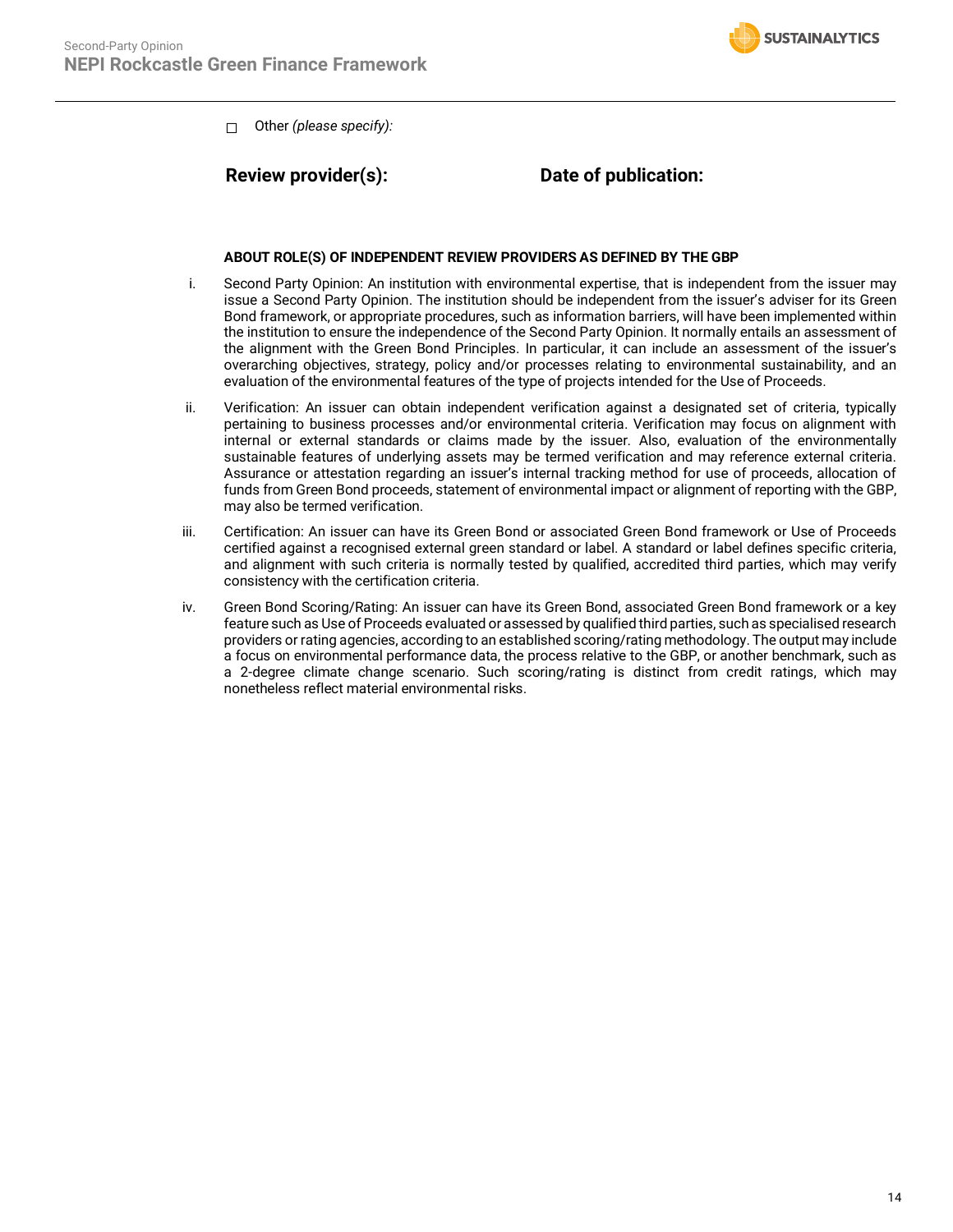

# **Disclaimer**

### **Copyright ©2020 Sustainalytics. All rights reserved.**

The information, methodologies and opinions contained or reflected herein are proprietary of Sustainalytics and/or its third party suppliers (Third Party Data), and may be made available to third parties only in the form and format disclosed by Sustainalytics, or provided that appropriate citation and acknowledgement is ensured. They are provided for informational purposes only and (1) do not constitute an endorsement of any product or project; (2) do not constitute investment advice, financial advice or a prospectus; (3) cannot be interpreted as an offer or indication to buy or sell securities, to select a project or make any kind of business transactions; (4) do not represent an assessment of the issuer's economic performance, financial obligations nor of its creditworthiness; and/or (5) have not and cannot be incorporated into any offering disclosure.

These are based on information made available by the issuer and therefore are not warranted as to their merchantability, completeness, accuracy, up-to-dateness or fitness for a particular purpose. The information and data are provided "as is" and reflect Sustainalytics` opinion at the date of their elaboration and publication. Sustainalytics accepts no liability for damage arising from the use of the information, data or opinions contained herein, in any manner whatsoever, except where explicitly required by law. Any reference to third party names or Third Party Data is for appropriate acknowledgement of their ownership and does not constitute a sponsorship or endorsement by such owner. A list of our third-party data providers and their respective terms of use is available on our website. For more information, respective terms of use is available on our website. For more information, visit http://www.sustainalytics.com/legal-disclaimers.

The issuer is fully responsible for certifying and ensuring the compliance with its commitments, for their implementation and monitoring.

In case of discrepancies between the English language and translated versions, the English language version shall prevail.